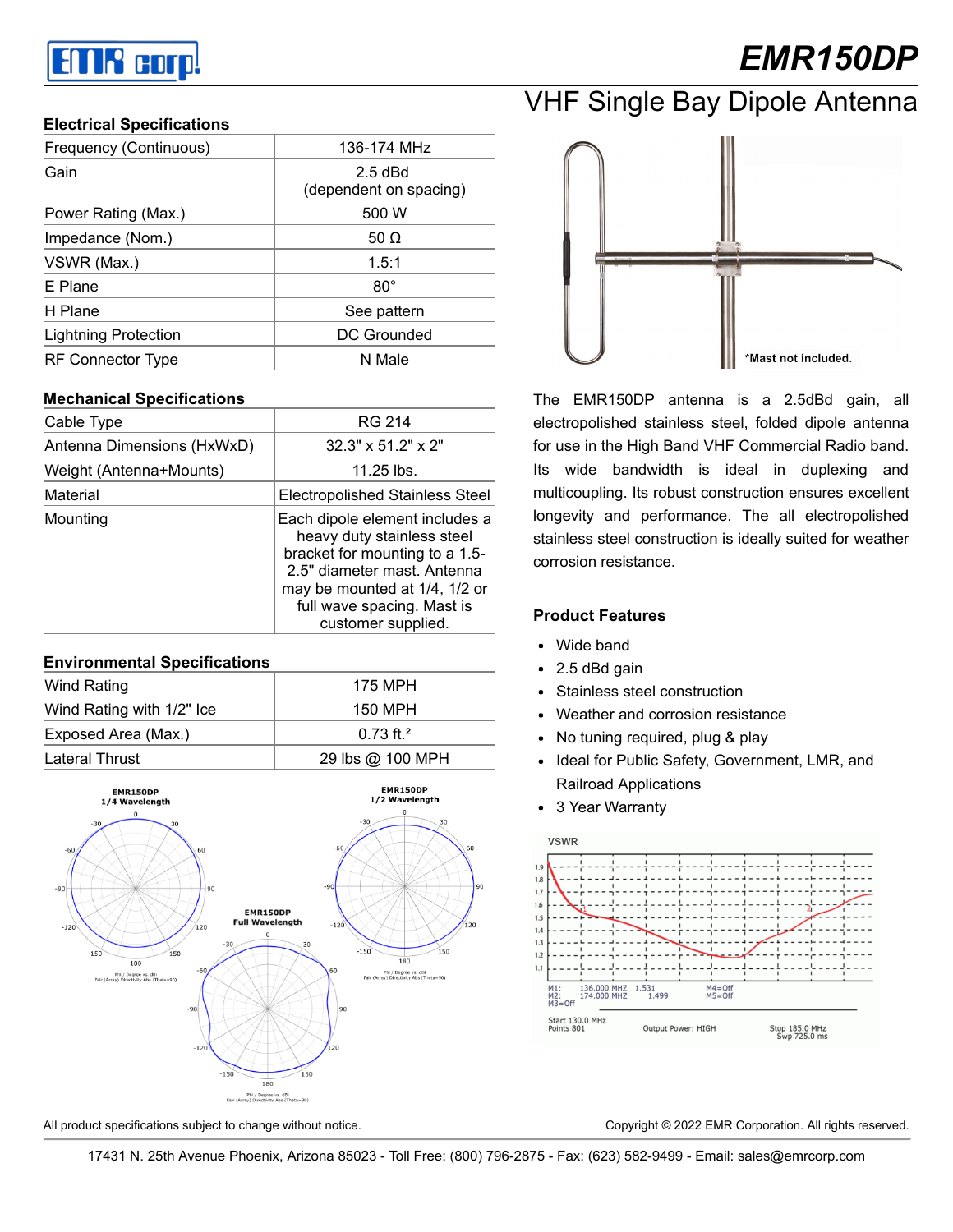

## *EMR150DP*

## VHF Dipole Antenna Installation Instructions

#### **EMR150DP Supplied Components:**

- (x1) VHF folded dipole w/ boom
- (x1) Angled mounting bracket
- (x4) Screws w/ captive washers
- (x1) Anti seize compound
- (x1) Installation instructions



Angled Mounting Bracket

#### **Assembling the Antennas:**

The dipole antenna element must be securely attached to the boom. Feed the antenna tail through the boom, then insert and tighten included screws w/ captive washers to secure the boom to the antenna.

### **Mounting Antennas to the Mast:**

- **1. Drain hole must be facing down on the dipole element.**
- 2. Secure the antennas to the mast with mounting bracket.
- 3. Apply anti-seize compound to bracket threads.
- 4. Ensure antenna is set to optimal H pattern before tightening brackets (see Radiation Pattern Options).
- 5. All connectors must be correctly waterproofed (See Waterproofing RF Connections).

### **Antenna Mounting Dimensions:**

Dimensions for mounting the antenna to the support structure are specified in the illustrations to the right. Adjust distance between dipole element and support structure to achieve the desired radiation pattern.

#### **Radiation Pattern Options:**

Mounting spacings to achieve desired H plane radiation patterns are indicated with stickers on the antenna boom. See specification sheet for radiation patterns. Mount the antenna to the support structure at the corresponding distance (Dimension A) to achieve desired spacing:

| <b>Wave Length</b> | <b>Frequency</b> | <b>Dimension A</b> |
|--------------------|------------------|--------------------|
| 1/4 Wave           | 136-174 MHz      | 18.3"              |
| $1/2$ Wave         | 136-174 MHz      | 36.7"              |
| 1 Wave             | 136-174 MHz      | 73.4"              |





**\*Mast customer supplied.**

#### **Top Mount Configuration**